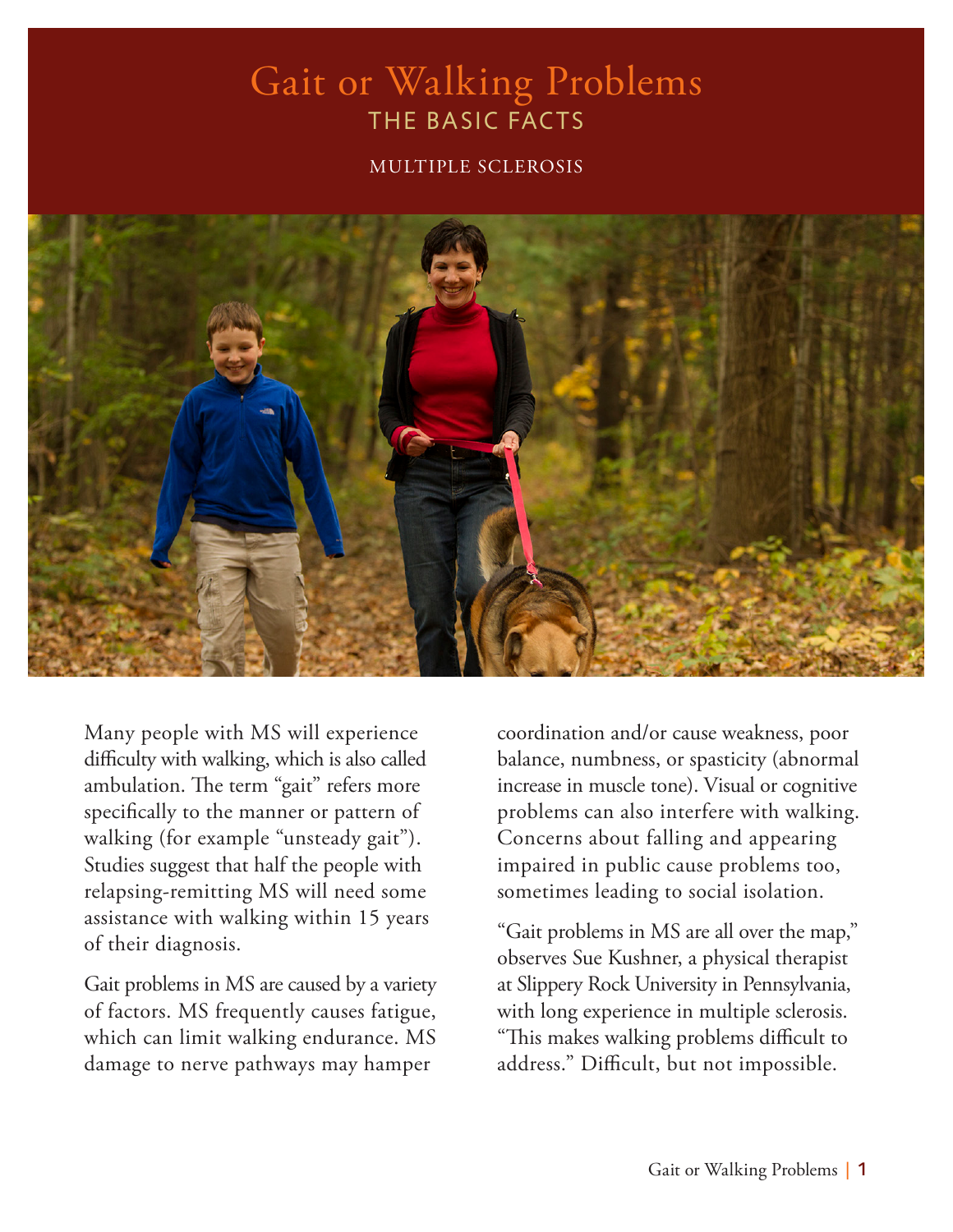# Speak Up

If you are having difficulty walking or keeping your balance, if fatigue turns your legs to jelly, don't despair — speak up. Many walking problems can be significantly improved with physical therapy, exercise, the right assistive device, or medication, including the newlyapproved Ampyra® [dalfampridine, see below]. You are not "giving in" when you seek treatment. Untreated walking problems can lead to emotional distress, injuries, added fatigue, and suspicion by other people that your abnormal gait stems from alcohol or drugs.

Talking with your primary healthcare provider about getting an accurate assessment of your gait pattern is an important step toward maintaining and enhancing your mobility.

# Diagnosis

Your healthcare provider will probably refer you to a physical therapist (PT) for this assessment. In order to analyze the biomechanics of your gait, a PT may ask you to walk across a room or down a hallway in order to observe coordination, positioning of feet, posture, and momentum. You may be asked to provide your medical history. You may also be asked to perform tests that measure muscle strength, fatigue levels, range of motion, spasticity, and balance. Some PTs use video cameras to record their observations. Computerized devices such as a matt or a platform with sensors can also be used to quantify gait and balance. The good news is that gait evaluation is not painful or invasive.

#### Ampyra®

Ampyra® (dalfampridine, formerly called fampridine SR) was approved by the U.S. Food and Drug Administration (FDA) in January 2010 to improve walking in people with MS. This oral medication contains a sustained-release formula of 4-aminopyridine, which blocks tiny pores (or potassium channels) on the surface of nerve fibers. Blocking potassium channels may improve the conduction of nerve signals in nerve fibers whose insulating myelin coating has been damaged by MS. In the clinical trials of Ampyra, a significantly greater proportion of people on treatment had a consistent improvement in walking speed compared to those who took placebo. And those who experienced increased walking speed also demonstrated improvement in leg strength. Ampyra can be used by people with all forms of MS, along with whatever disease-modifying therapy they are taking. This medication should not be used by anyone with a history of seizures or moderate to severe renal disease. For additional information, contact the Ampyra support line at 1-888-881-1918.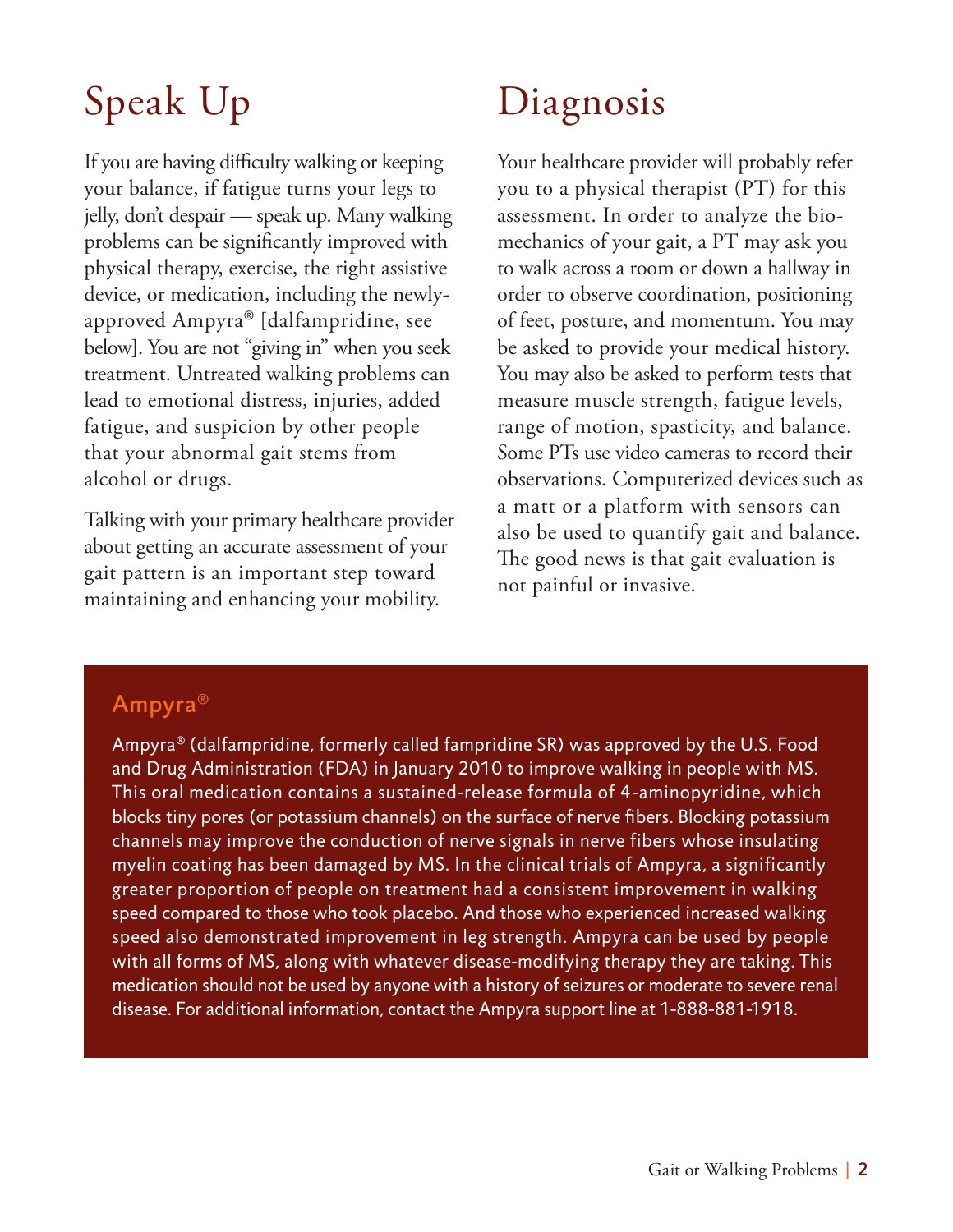Once the factors involved in your particular gait problems are identified, you, your PT and your healthcare provider will work together on a plan of action.

Your insurance may have tight limits on reimbursement for PT. Review your coverage to avoid nasty surprises. Your physician and the National MS Society may be able to help you battle for the coverage required to address your problems. Or you may need to pay physical therapy costs yourself. It is wise to be frank and upfront with your PT about cost, payment plans, and the benefits you can expect from therapy.

### Weakness

Muscle weakness clearly interferes with walking. Damage to neurons (nerve cells) can affect a particular muscle group or groups so they no longer respond to the nervous system input that normally guides the act of walking. The result may be legs that tire quickly or feel wobbly.

Foot drop is a specific kind of weakness that results from poor nerve conduction to the muscles used to flex the ankle. A person with foot drop finds it difficult to lift one or both feet fully while walking, making it difficult to manage curbs, stairs, and uneven surfaces. The right assistive device is often the most effective strategy. A brace called an ankle-foot orthotic (AFO) is often prescribed. AFOs are lightweight and designed to be hidden by socks or pant legs.

Two devices — the WalkAide and NESS L300 — are available to assist in the management of foot drop. They work by sending low level electrical impulses to the peroneal (sometimes called fibular) nerve, which signals leg muscles to lift the foot. Although many users find these devices easier to wear and more convenient than AFOs, not everyone with MS experiences positive results with them. For the devices to work, the peroneal nerve must be capable of sending a signal and the muscles must be capable of receiving it. In MS, a variety of complications may prevent this from happening. You should be evaluated by a PT to determine if the WalkAide or NESS L300 would work for you.

These devices are also a great deal more expensive than AFOs — about \$5,000- \$6,000 — and typically not covered by insurance.

Sue Kushner points out that, "Muscle weakness in MS isn't the same as the couchpotato syndrome that can be addressed by strength training." In fact, the wrong kind of exercise will do nothing to improve walking and can lead to fatigue and increased weakness.

Dr. Francois Bethoux of the Mellen Center for MS Treatment and Research in Cleveland is a strong advocate of exercise for people with MS. However, he cautions that most people with MS "cannot tolerate the levels of exercise recommended for healthy individuals. Intense exercise can cause a temporary increase in MS symptoms," if it raises a person's core body temperature or induces muscle fatigue, he says. "Similarly, what is good exercise for one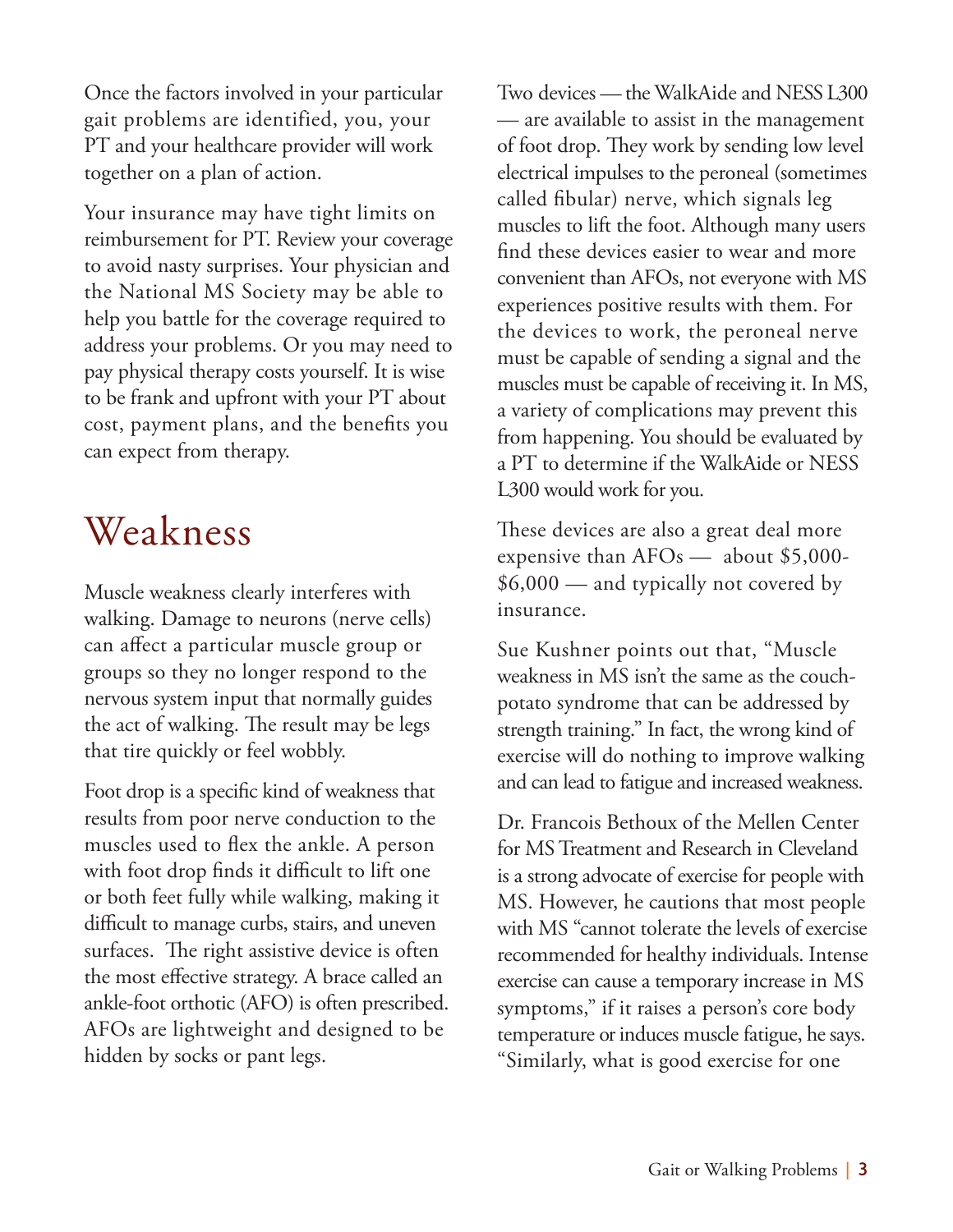person with MS may not be good for another." Experience shows that even a small amount of exercise helps, as long as it is repeated at least 5 days per week. Working with an experienced PT, people can learn appropriate exercises as well as ways to compensate for lost strength.

Muscle weakness that interferes with walking is not the same thing as MS fatigue, which is a feeling of lack of energy. But MS fatigue can make walking problems worse. Since fatigue is so common in MS, an assessment will include exploration of these problems too — and you may be advised to use a mobility aid to manage fatigue and muscle weakness.

But, you say, you want to improve your walking, not give up on it! Using an aid is not an all or nothing choice. Many people continue to walk, and to work on improving their walking, while using an aid. They find that assistive devices allow them to get where they want to go without exhausting all their energy reserves, and without being at risk of falling. Marie E., of Rhode Island, who lives with progressive MS, got a fold-up wheelchair for outings that involve long distances. Using it lets her focus on shopping or seeing the sights instead of concentrating all her energy on not tripping.

## Balance

Impaired balance not only makes walking difficult, it can result in falls and injuries. A loss of balance and coordination can produce a swaying, uneven gait — called ataxia that is often mistaken for drunkenness.

"Balance is a complex system," observes Susan E. Bennett, PT, DPT, NCS, Clinical Associate Professor at the University at Buffalo. "When it doesn't work effectively, a comprehensive examination by a physical therapist should be performed. The examination includes evaluation of muscle strength, spasticity or stiffness of the muscles, and the specialized balance system consisting of vision, inner ear and sensation in the legs. It is important to identify the underlying problems so the best rehabilitation can be initiated."

"Therapeutic strategies that may help balance deficits include eye muscle exercises, movements of the head activating the inner ear, as well as "core" strengthening, stretching and strengthening the legs. Aerobic activity, stretching, and strengthening specific muscles can address some of the "secondary" reasons for balance difficulties," says Bennett.

"A cane or walker may be prescribed for safe and independent walking. Utilizing an assistive device is much safer than reaching for the walls or furniture," Bennett notes.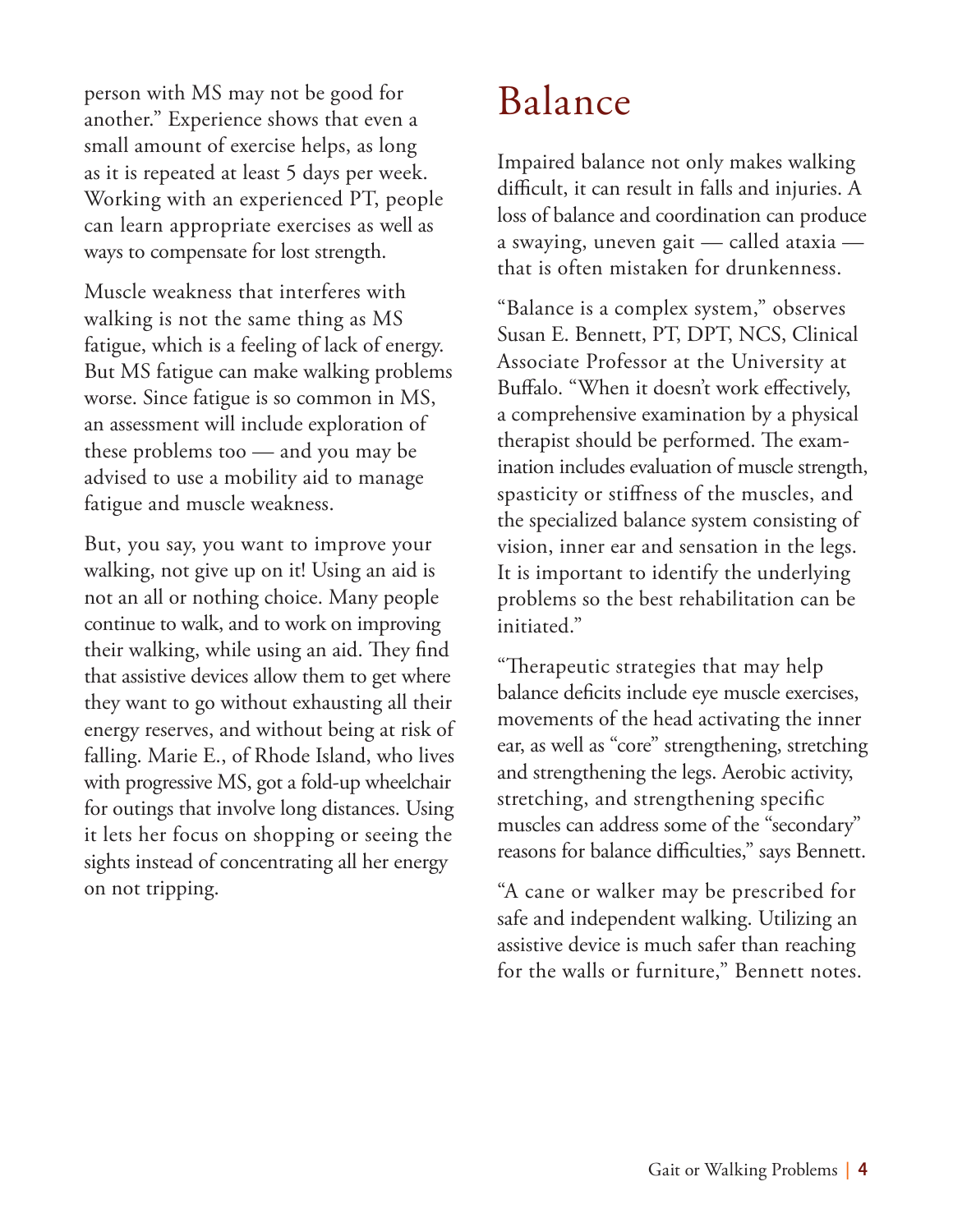Installing grab bars around the home can also make transfers easier and daily activities safer. Getting rid of clutter and area rugs minimizes the risk of tripping and falling.

### Numbness

Loss of feeling or tingling in the legs or feet indicate that the brain is not receiving accurate sensory input. As Marie E. describes it, "It's like I'm wearing thick heavy boots so I can't feel where I'm stepping."

Solutions may involve using a cane, walker, or Canadian crutch (which has an arm cuff and grab handle). The mobility aid relays missing information to the brain by carrying sensations from the ground through the device into the hand and arm. Visual cues may also work. People learn to watch where their feet are falling to compensate for the lack of sensation.

Marie likes the convenience of collapsible canes, which can be easily stowed in a bag or under a chair.

## Spasticity

Spasticity is abnormal muscle tone or tightness of muscles, often accompanied by muscle spasms. Spasticity can be uncomfortable, and interferes with movement.

As a person moves, the nervous system sends streams of signals to muscle groups to expand or contract in sequence. MS damage can interfere with these coordinated events, making certain muscles contract when they shouldn't. Spasticity can cause uneven gait. In addition, muscles in spastic limbs may atrophy from lack of use, and joints may develop contractures (freezing in one painful position) if they remain rigid over time. Loss of range of motion can make it difficult to perform simple daily activities. Muscle spasms can be painful, and can interfere with sleep at night.

The right mix of stretching, exercise and medications can control spasticity, improve comfort and function, and prevent the serious complications described above. A PT can recommend individualized and safe techniques for stretching and exercising, and appropriate assistive devices. Baclofen and tizanidine are the medications most often used to treat spasticity. Other treatments such as botulinum toxin (Botox®) and intrathecal baclofen (baclofen pump) can be helpful in some patients. Controlling spasticity is a long-term effort. Good management calls for a team approach, with the individual, the physician or nurse, and the PT all contributing to the treatment outcome.

Sometimes spasticity actually helps preserve function. For example, the increased tone allows some people who have weak legs to walk or stand more easily. However, Dr. Mindy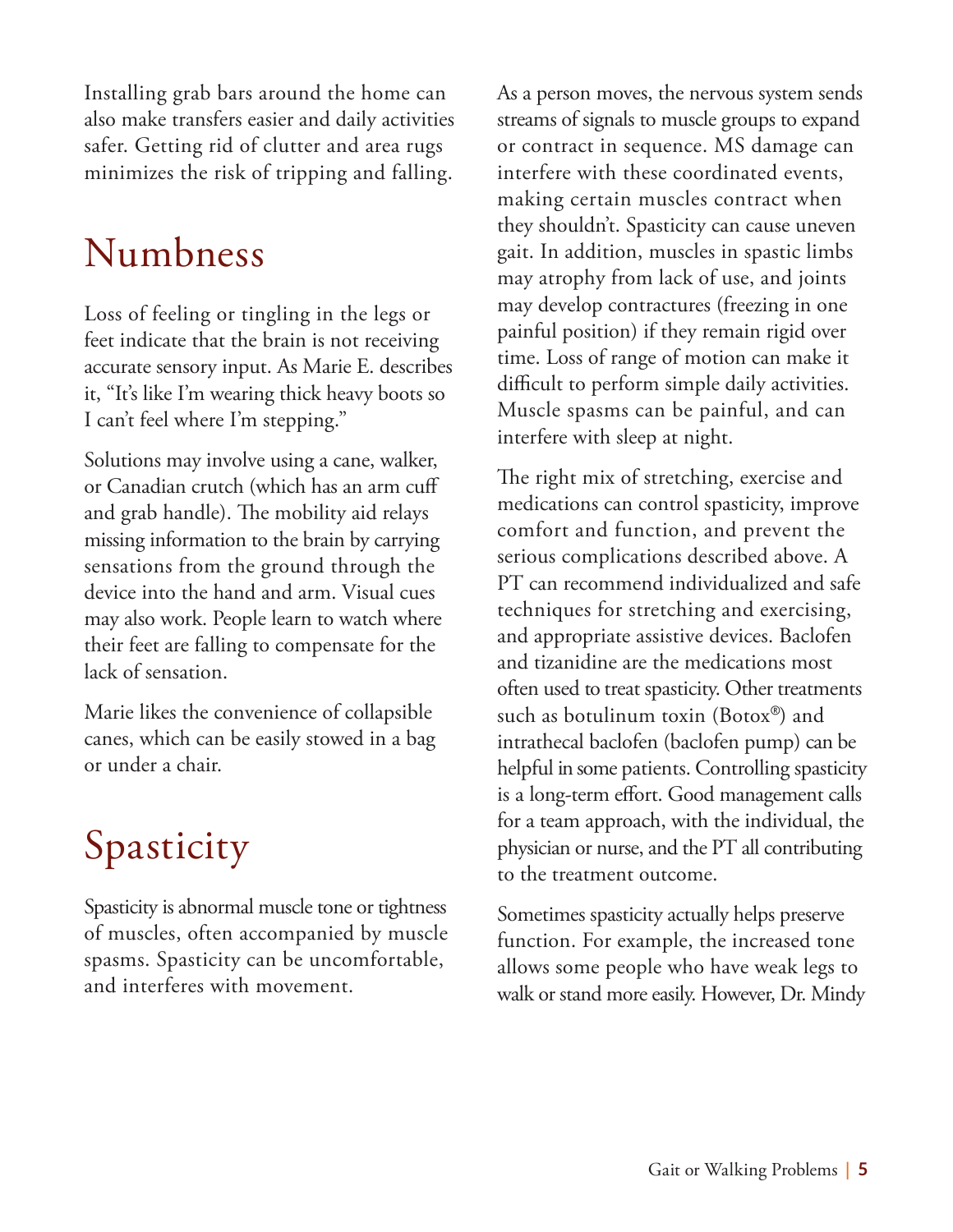Aisen, Chief Medical Officer at Rancho Los Amigos National Rehabilitation Center (Rancho), which is part of the Los Angeles County Department of Health Services, warns against relying on spasticity too much. "Excessive stress on joints or muscles can lead to unnecessary permanent damage," she says.

## Fear of Falling

It is embarrassing as well as frightening to fall down in public. People have been known to stop going out at all to avoid the possibility of a fall. But staying put at home is not much of a solution. In fact it may have unintended consequences.

Kathy Dieruf, assistant professor in the Physical Therapy Program at the University of New Mexico in Albuquerque, explains, "The painful consequences of a prior fall or current fear of falling may lead to a devastating downward spiral of decreased activity, decreased strength and endurance, diminished range of motion, and increased impairment that may actually add to the risk of falling."

While it is essential to preserve one's mobility in and outside their home, this should be done in a safe way. Modifications to the environment (e.g., ramps), devices (e.g., cane, walker, scooter), and common sense all can help you enjoy an active life without excessive fatigue or risk of injury from falling.

## It's Important to be in the World

Janet L., of Philadelphia, pulled up to a neighborhood delicatessen and decided to leave her cane in the car. "It didn't seem that far to walk," she thought. As she threaded her way past some outdoor tables, she suddenly lost her balance and fell across a stranger's lap. "I was so mortified I wanted to cry," she recalled. But she had the presence of mind to keep her sense of humor.

"Come here often?" she asked. They both started laughing. She pulled herself up and explained that she sometimes loses her balance due to multiple sclerosis.

Janet works as a peer counselor at the Greater Delaware Valley Chapter of the National MS Society. She knows that it's not always easy to keep a sense of humor in this kind of situation, but for her it's the best strategy. As she puts it, "MS is not something you have control over — but you do have control over how you choose to handle the problems." A former dancer, Janet is keenly aware of the ways in which her loss of balance and muscle weakness have changed her gait. Her advice?

"Keep moving! It's important to be in the world."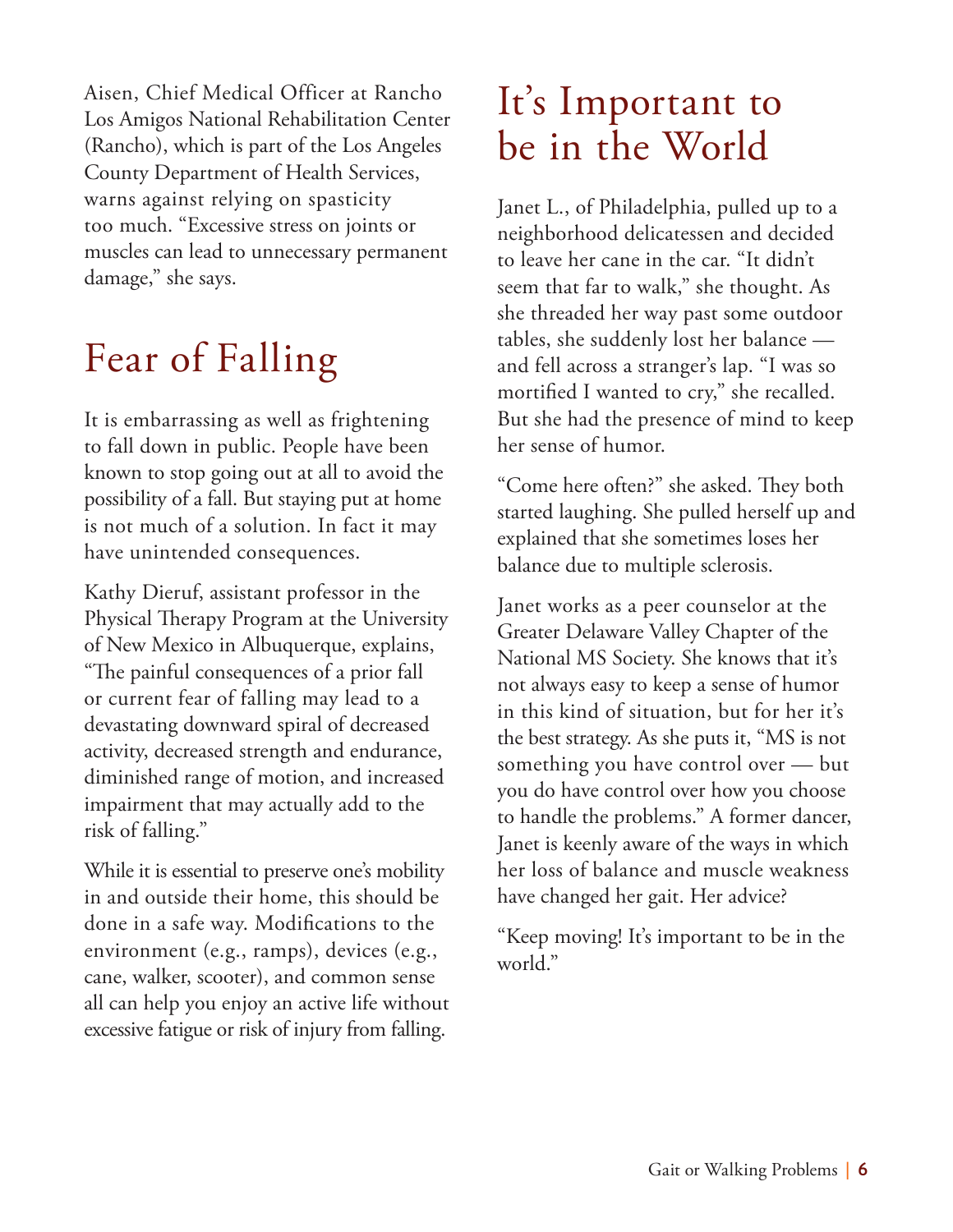## Assistive Technology

We human beings are distinguished by our ability to develop technologies that make tasks easier. In a sense, all technology from safety pins to super-sonic jets is "assistive" technology, helping us to accomplish feats we couldn't do otherwise. When physical disability develops, canes, braces, walkers, wheelchairs, and scooters assist. They help people move about more easily.

The idea is not appealing initially. To many people, a cane represents "feebleness" — a wheelchair or scooter says that MS has "taken over."

The majority of people with MS who use the right assistive technology end up with a very different perspective. They recognize that a brace or cane allows them to walk with confidence; a wheelchair or scooter provides safety, speed, and saves energy for more important things. A rehab professional with MS experience can help people improve their gait and manage fatigue, weakness, and balance problems. In other words, professionals look for individual solutions to individual gait problems.

The assistive technology industry offers options aplenty — from rolling walkers to weighted 4-pronged canes; from ultralight power-assist wheelchairs to fullypowered multi-level wheelchairs. There are excellent web sites with information about such equipment. A good starting place is ABLEDATA (**abledata.com**),

a federally-funded project that offers product information, resources, and links. Their advice is worth noting: "To select devices most appropriate to your needs, we suggest combining ABLEDATA information with professional advice, product evaluations, and hands-on product trials."

Do-It-Yourselfers run the very real risk of using devices incorrectly and causing unnecessary damage to their muscles or joints.

Dr. Bethoux notes that a physical or occupational therapist should assist you in selecting the correct device to enhance your mobility, in adjusting the device, and in training you so you can use it appropriately and safely. Sue Kushner encourages her clients to choose devices that are aesthetically pleasing. And there are attractive choices available.

Janet, the former dancer, used the Internet to locate designer cane makers, and she now has a collection in different colors and styles, including a glittery Lucite cane that she used when she was a bridesmaid in a friend's wedding.

### Reimbursement

Full or partial reimbursement for assistive technology (or durable medical equipment) may be available through private or public insurance, community organizations, social service agencies, or your state's vocational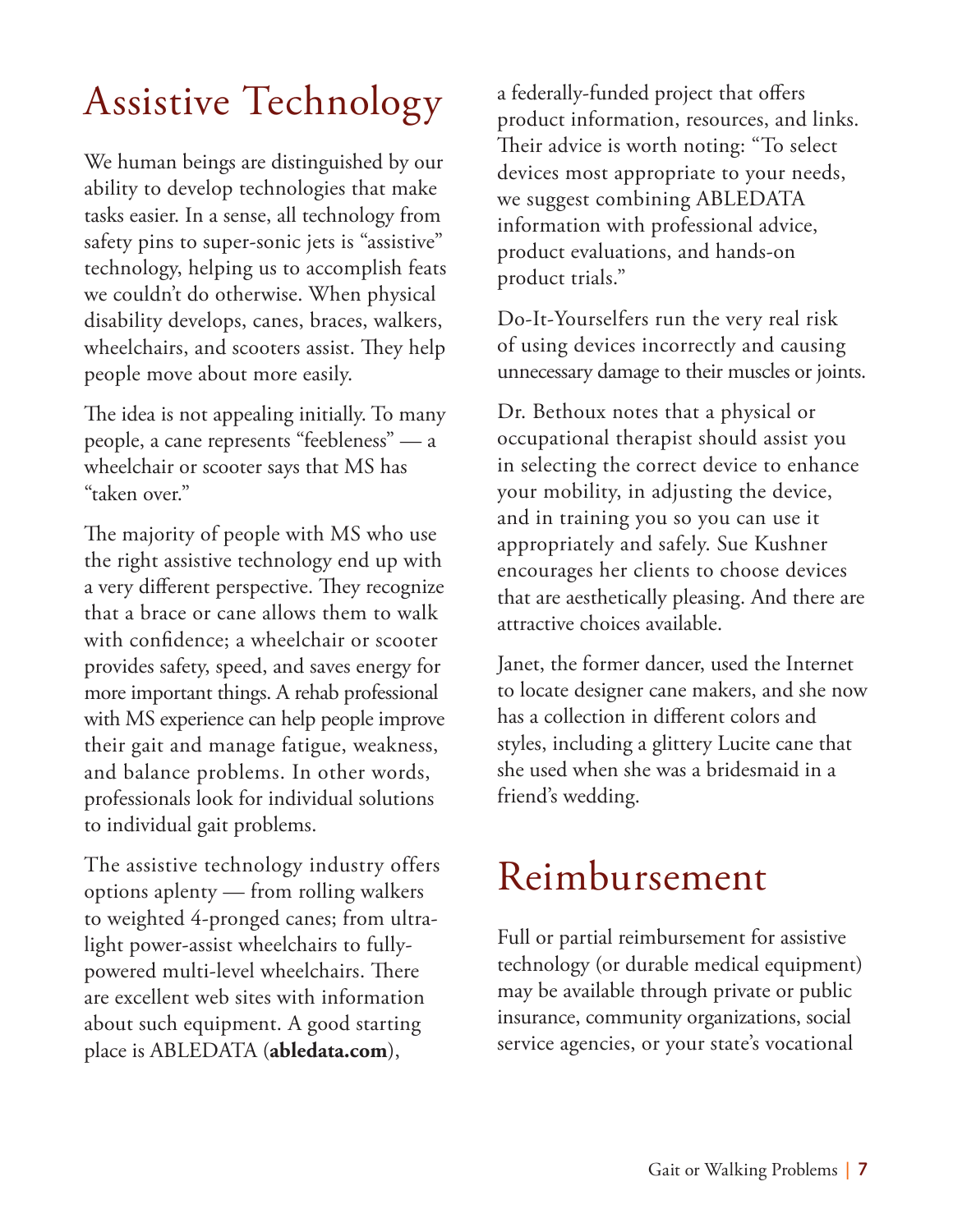rehabilitation agency. Remember to explore veteran's benefits if you have done military service. Reimbursement programs require a prescription from a physician or a rehabilitation professional, and a statement that explains the medical necessity of the purchase. The statement may take some careful preparation.

People with MS often fail to fit into standard disability categories because gait problems (like other MS symptoms) can come and go, and vary in intensity.

- $\blacksquare$  Take some time to understand what your policy or program requires for reimbursement.
- $\blacksquare$  Clearly communicate these requirements to your physician or therapist, as reimbursement will depend on supporting material from your healthcare providers.
- $\blacksquare$  Contact your National MS Society chapter for assistance if your healthcare provider is unfamiliar with the procedures.

"It is important to have a strong advocate to explain why a device is justified," says Dr. Aisen.

## Gait Research & Technology

At present, people with walking limitations related to MS remain mobile and independent through physical therapy, exercise, medication, and assistive technology. New ways to prevent permanent losses and to improve the technology that compensates for losses are in development.

Dr. Aisen, for one, is optimistic that research being done in other conditions, such as spinal cord injury and stroke, will eventually prove useful in MS. There is some evidence that intensive, repetitive physical therapy can improve damaged neural function, perhaps by stimulating the brain to create new neural pathways. Studies in MS have shown that various forms of aerobic exercise and weight training regimens can improve muscle strength and the ability to walk. According to Barbara Giesser, MD, Clinical Director of the MS Program at the University of California at Los Angeles (UCLA) David Geffen School of Medicine, "The research is helping us identify what types of exercise work best to address MS symptoms, as well as how frequent and intense the exercise should be. This knowledge must then be tailored to the needs of each individual."

Innovations in assistive technology are also expected to continue at a brisk pace — in part to keep up with aging babyboomers. Lighter, more flexible mobility aids with sporty styling and cheerful colors are already available. "Sick" is out and "active" is in for people who compensate for disabilities with assistive devices.